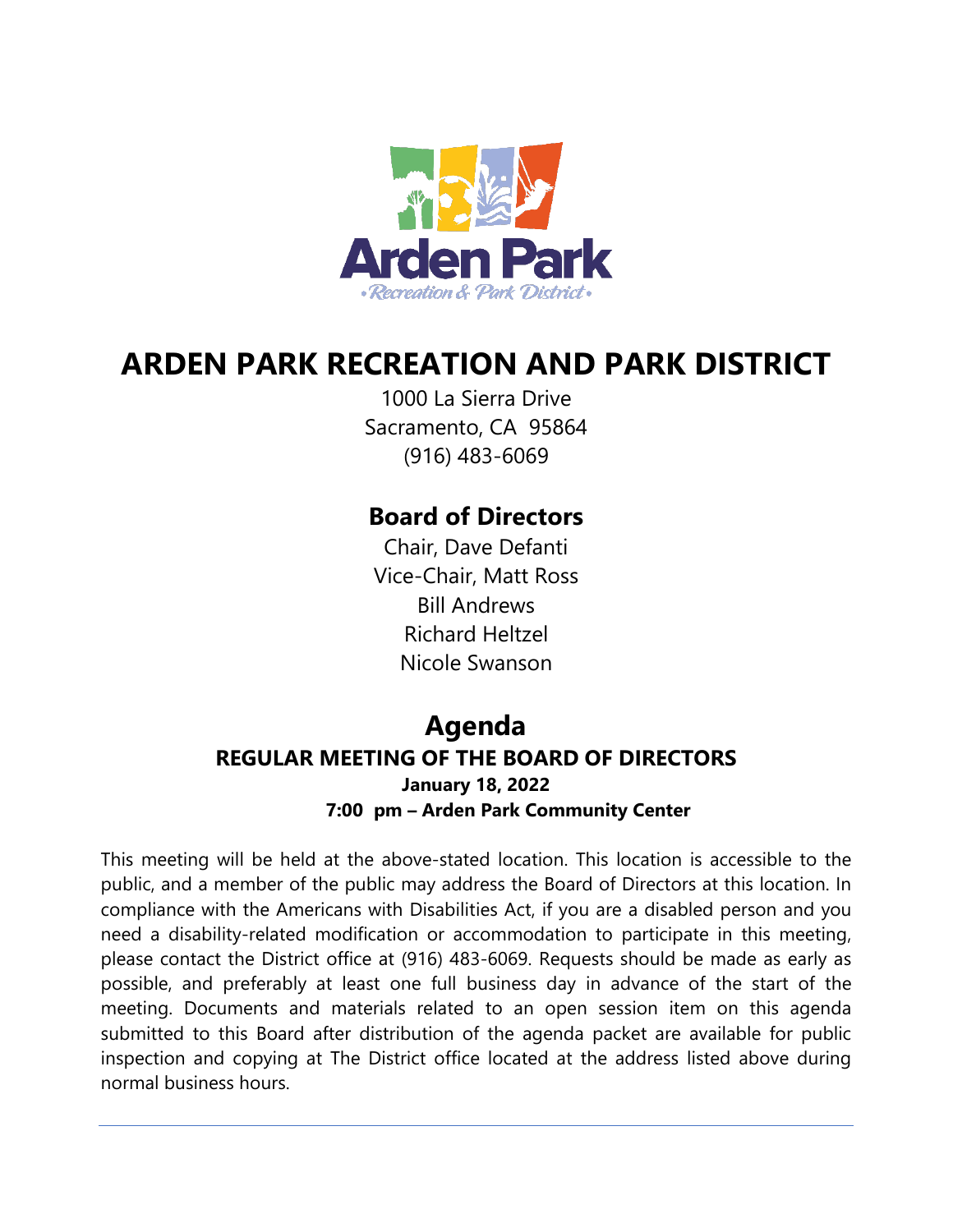Pursuant to a Sacramento County Health Order effective on January 6, 2022, all public boards, councils, commissions, and other similar bodies shall suspend inperson public meetings and conduct all meetings virtually. Affected bodies shall ensure opportunities for virtual public participation and compliance with the Brown Act and all other relevant statutes.

The public may observe and participate in the meeting online using the Zoom application or by phone:

**Join Zoom Meeting <https://us02web.zoom.us/j/86237087326>**

**Meeting ID: 862 3708 7326 Dial in Number 408-638-0968** 

#### **I. CALL TO ORDER**

- A. Welcome
- B. Roll Call and Announcement of a Quorum
- C. Agenda Approval

#### **II. PUBLIC REQUEST TO ADDRESS THE BOARD OF DIRECTORS**

A. Any member of the public who requests to address the Board on any item which is not on the agenda may do so at this time. Any matter that requires action by the Board will be referred to the staff for action or staff will be asked to report back to the Board at a subsequent meeting. Comments pertaining to scheduled agenda items will be heard when that item is discussed by the Board. Comments are limited to three minutes per person unless further time is granted by the presiding officer.

#### **III. CONSENT AGENDA**

- A. Approval of the minutes of the Board Meeting held on December 21, 2021.
- B. Financial Reports-
	- 1. Revenues
	- 2. Salaries
	- 3. General Fund Bills
	- 4. Benefit Assessment Bills